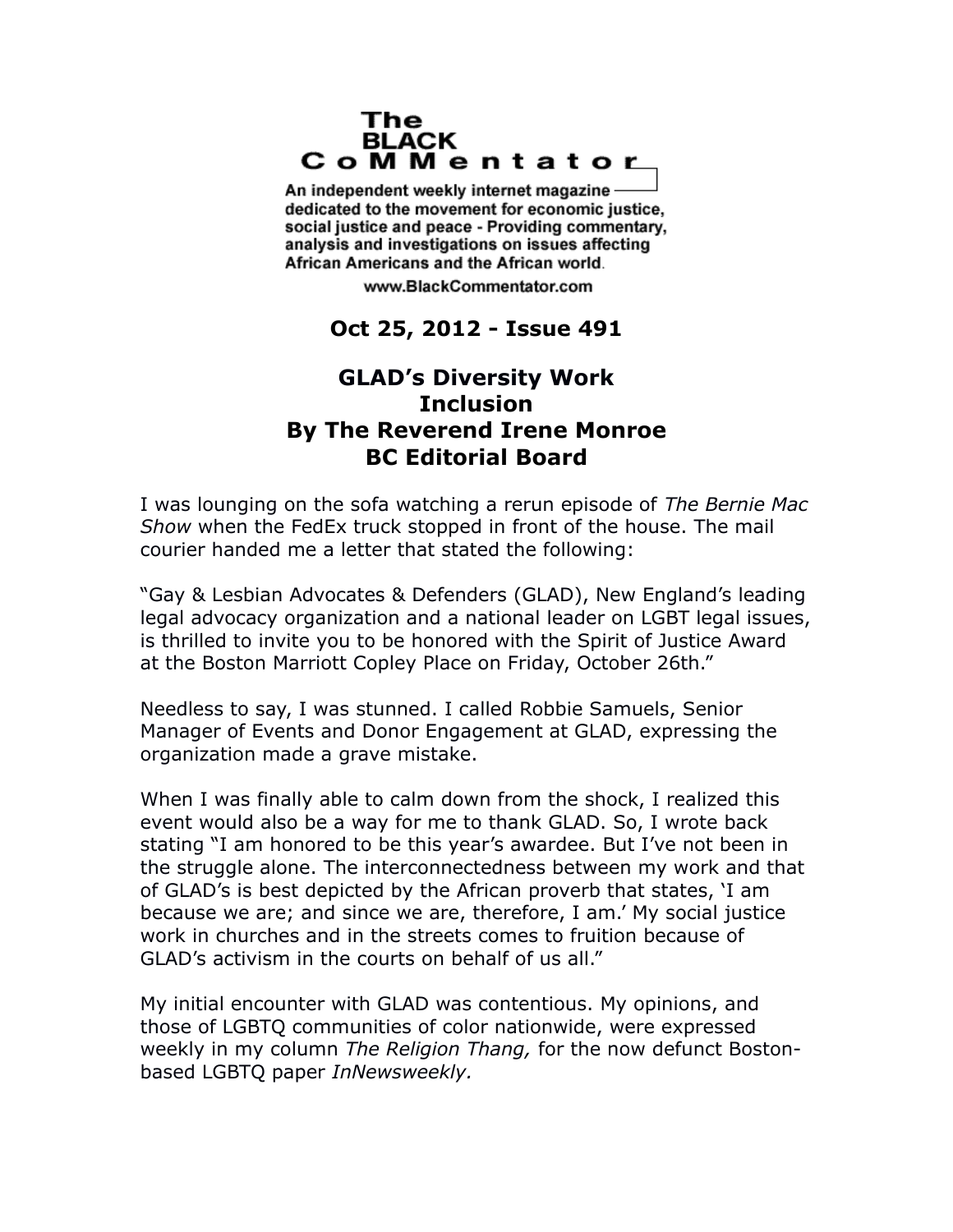In February, 2005, I was reporting that tensions here in Massachusetts were growing and, once again, there was a color line. The issue was marriage equality for same-sex couples. With the state legislature about to rev up again to debate the issue, and with very little time for white queer religious and political machines to colorize what had been since its inception a white movement, voices from African-American queer organizations and communities of color were speaking up about our absence from the conversation.

To the surprise of white LGBTQ organizations, both the African-American LGBTQ and straight community had much to say about the white queer political machine's appropriation of the language of the black civil rights movement. Done without participation by people of color.

How the marriage debate should had been frame had not been given considerable concern. Communicating in a way that spoke truth to various LGBTQ communities of color and classes was not even considered.

The same-sex marriage debate had brought much consternation and polarization between black and white LGBTQ communities. Much of the finger pointing of the genesis of the ill-framed discussion was aimed at GLAD. Viewed by some as a lily-white organization, many people of color felt that GLAD replicated much of the same race and class divisions present in our federal judicial system.

While the marriage debate was strategically framed as an upper- to middle-class LGBTQ family issue, people of color felt that the "strategy won in court, but not in the court of public opinion, Dorchester African-American lesbian activist, Jacquie Bishop, told me.

In criticizing GLAD for its approach, Boston local African-American lesbian scholar, Dr. Marilyn Monteiro, wrote to me in an e-mail: "I've told GLAD this as well - asking me for money to assist them in 'their' struggle; expropriating (and therefore exploiting blacks in particular) the civil rights movement rhetoric; strategies in their interests while still excluding us from leadership positions other than token appointments. Please! It certainly is this way in Beantown, for sure. GLAD asked me to evaluate their web pages. I did. Do you think there have been any changes of the kind I suggested? Hell, no!"

In April of that same year, Lee Swislow, Executive Director of GLAD, came to the annual Bayard Rustin Community Breakfast. When GLAD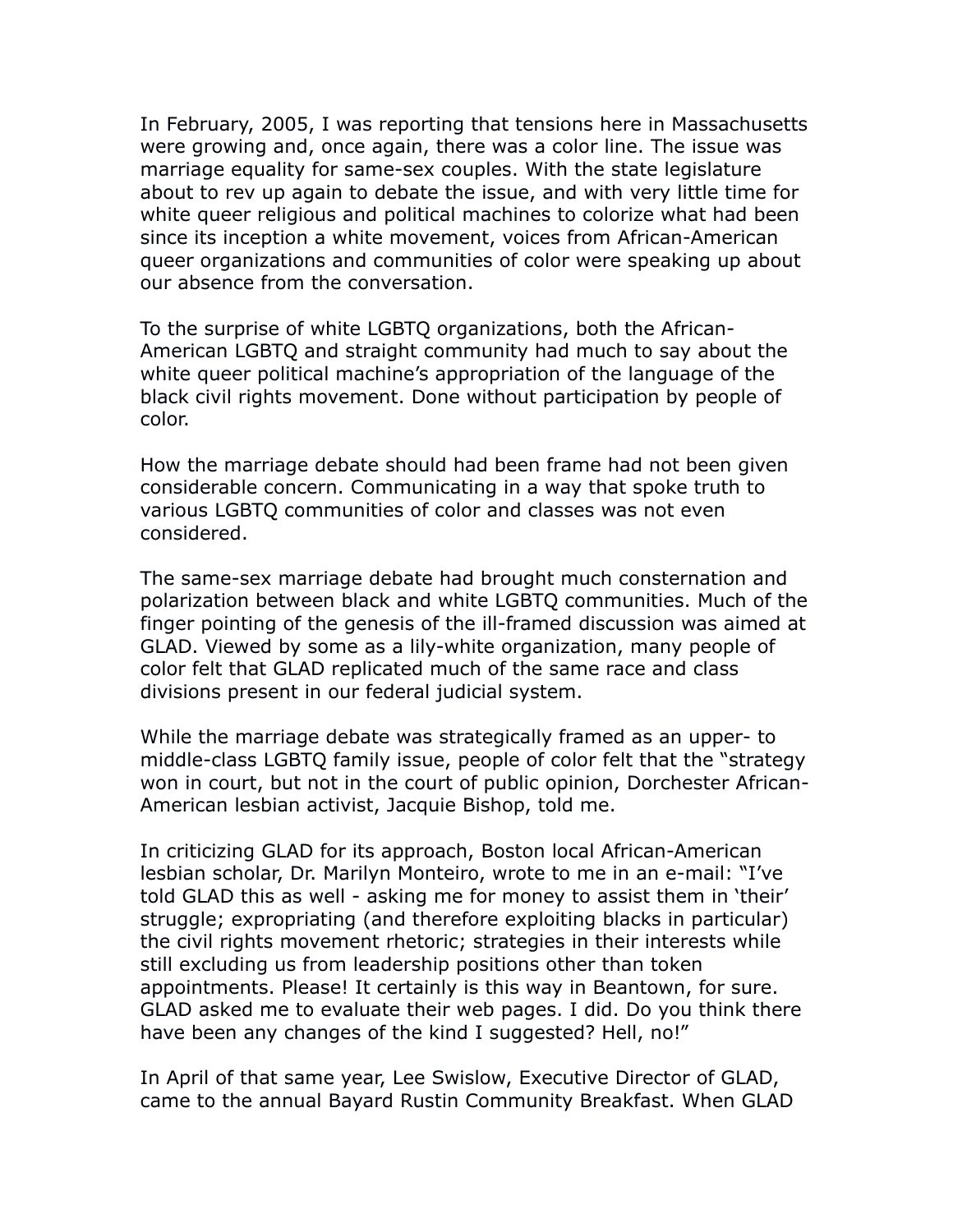reached out to communities of color, inviting a dialogue for an inclusive re-framing of the marriage debate, the collective anger and frustration the LGBTQ communities of color collective felt toward the organization began to dissipate.

And in recognizing the need to look more deeply at diversity issues, this is GLAD's list of accomplishments send to me. In 2005, the GLAD Board asked the executive director to develop a diversity plan. There were very concrete actions associated with this plan, including:

Recruiting more people of color to the GLAD Board and staff

Looking at consultants and vendors that we use and reaching out to people of color and minority-owned businesses

Looking at the diversity reflected by who we honor through our Spirit of Justice Award

Reaching out to diverse communities through the topics and locations of our community events. Examples include:

- o November, 2005 forum looking at the similarities and differences between the African-American struggle for civil rights and the LGBT struggle for civil rights
- o October, 2006 community conversation with Mandy Carter
- o April, 2008 forum on HIV/AIDS and the politics of invisibility
- o October, 2010 forum on the future of religion and LGBT equality in America (with Reverend Irene Monroe and Bishop Gene Robinson)
- o October, 2011 community conversation with Katherine Patrick

This year, GLAD received the Boston Bar Association Beacon Award for Diversity & Inclusion.

Because of GLAD's outreach to communities of color, more and more lesbian, gay, bisexual, transgender, and queer people are marrying.